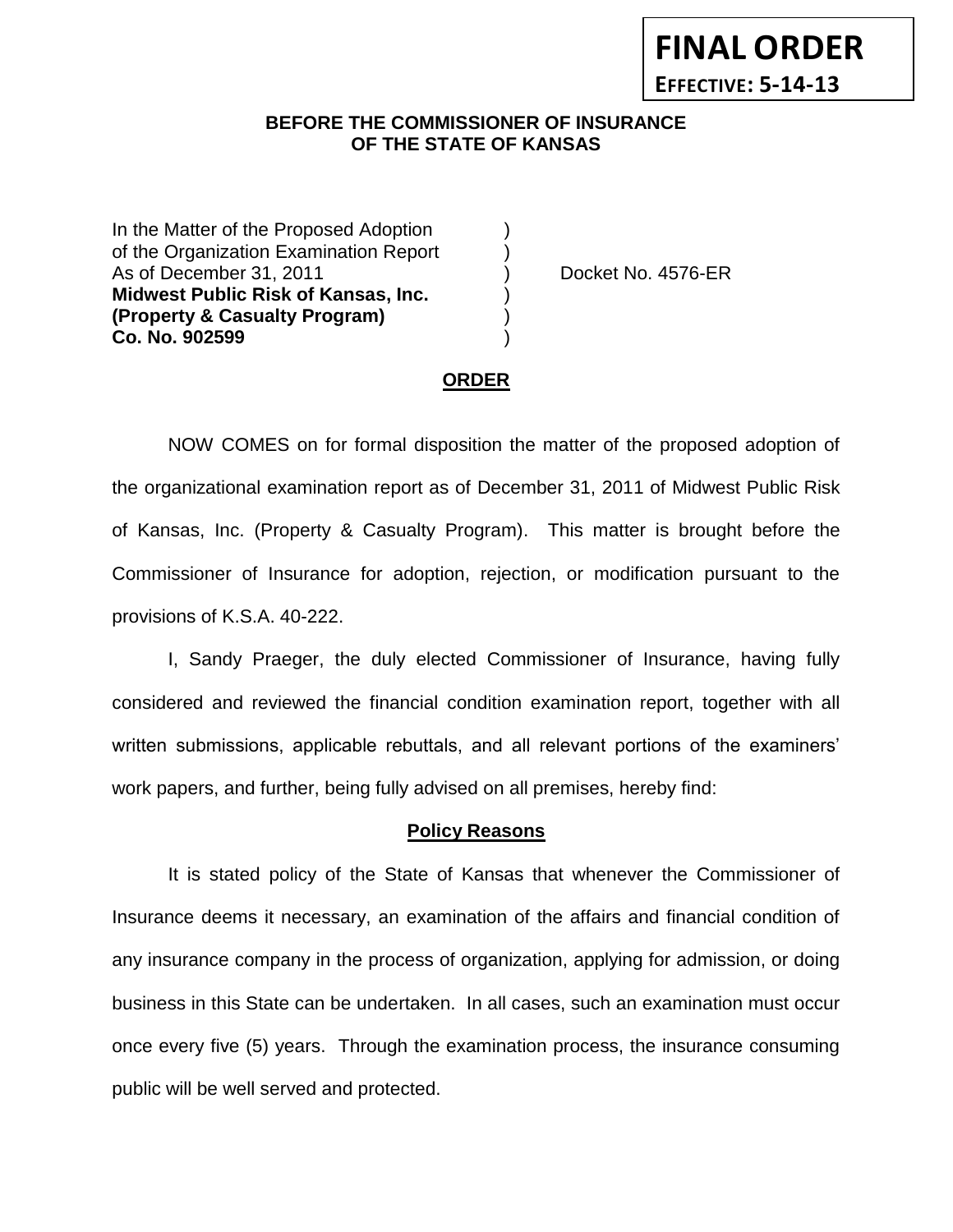## **Findings of Fact**

1. The Commissioner of Insurance has jurisdiction over this matter pursuant to K.S.A. 40-222.

2. An organizational examination of Midwest Public Risk of Kansas, Inc. (Property & Casualty Program) was undertaken by the Kansas Insurance Department and was completed on January 15, 2012. Midwest Public Risk of Kansas, Inc. is a Kansas municipal group-funded pool pursuant to the provisions of K.S.A. 12-2616 – 2630.

3. The examiner-in-charge tendered and filed with the Kansas Insurance

Department a verified written report of the organizational examination within thirty (30) days following completion of the examination, to wit; January 17, 2012.

## **Applicable Law**

4. K.S.A. 40-222(k)(2) provides:

"Within 30 days of the end of the period allowed for the receipt of written submissions or rebuttals, the commissioner shall fully consider and review the report, together with any written submissions or rebuttals and any relevant portions of the examiners workpapers and enter an order:

- (A) Adopting the examination report as filed or with modification or corrections. If the examination report reveals that the company is operating in violation of any law, regulation or prior order of the commissioner, the commissioner may order the company to take any action the commissioner considers necessary and appropriate to cure such violations; or
- (B) rejecting the examination report with directions to the examiners to reopen the examination for purposes of obtaining additional data, documentation or information, and refiling pursuant to subsection (k); or
- (C) call and conduct a fact-finding hearing in accordance with K.S.A. 40- 281 and amendments thereto for purposes of obtaining additional documentation, data, information and testimony."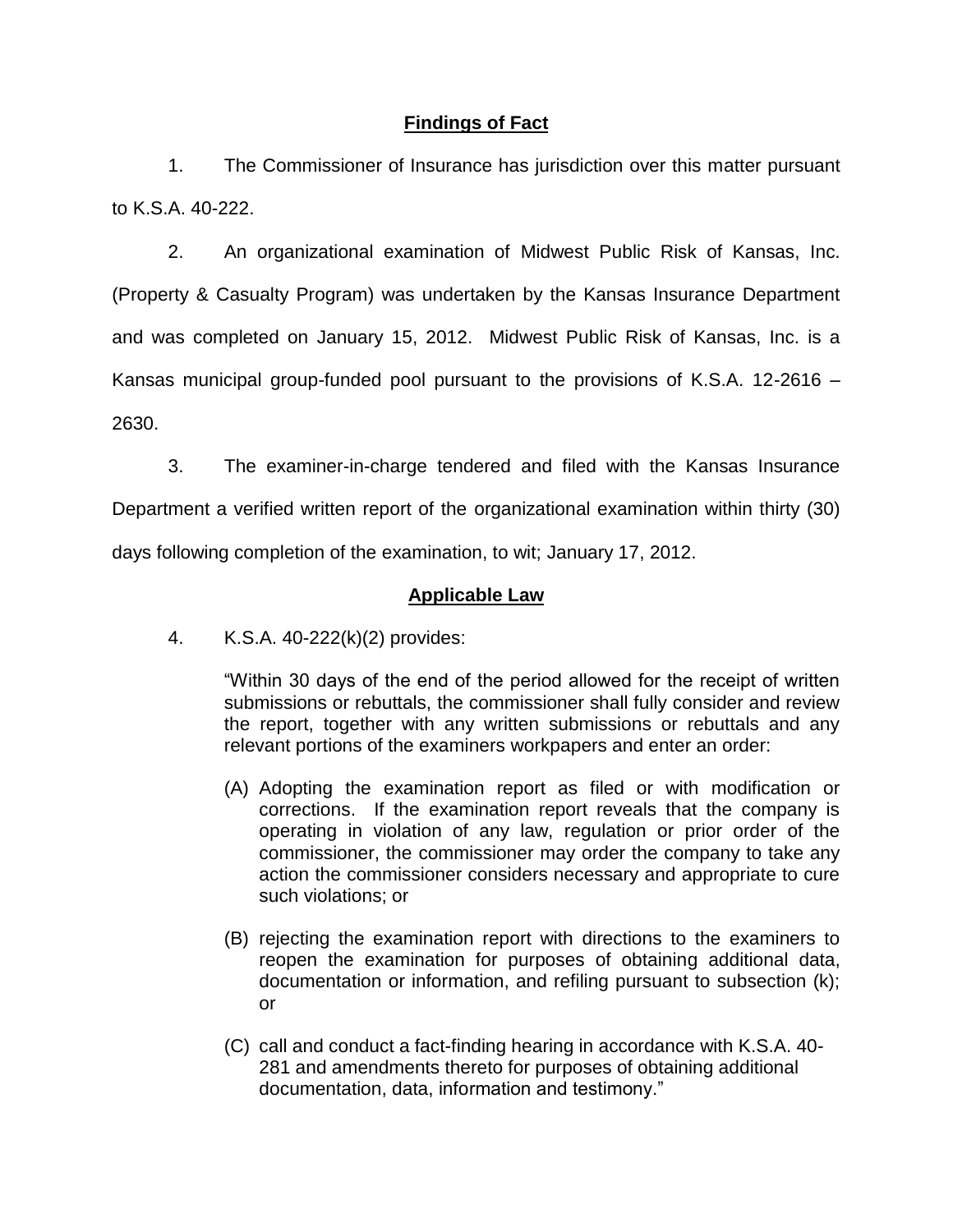5. Based upon the Findings of Fact enumerated in paragraphs #1 through #4 and the cited applicable law,

## **IT IS THEREFORE, BY THE COMMISSIONER OF INSURANCE, ORDERED THAT:**

1. The organizational examination report as of December 31, 2011 of Midwest Public Risk of Kansas, Inc. (Property & Casualty Program), hereby is adopted.

2. The Commissioner of Insurance retains jurisdiction over this matter to issue any and all further Orders deemed appropriate or to take such further action necessary to dispose of this matter.

3. Pursuant to KSA 77-415(b)(2)(A), this order is designated by KID as precedent.

**IT IS SO ORDERED THIS \_\_26th\_\_ DAY OF APRIL, 2013 IN THE CITY OF TOPEKA, COUNTY OF SHAWNEE, STATE OF KANSAS.**



| LISSE<br><b>DEPARTMENT</b><br><b>CREATED BY</b><br><b>ACT APPROVED</b> | _/s/ Sandy Praeger_              |
|------------------------------------------------------------------------|----------------------------------|
|                                                                        | <b>Sandy Praeger</b>             |
|                                                                        | <b>Commissioner of Insurance</b> |
|                                                                        | By:                              |
|                                                                        | $\angle$ s/ John Wine            |
|                                                                        | John Wine                        |

General Counsel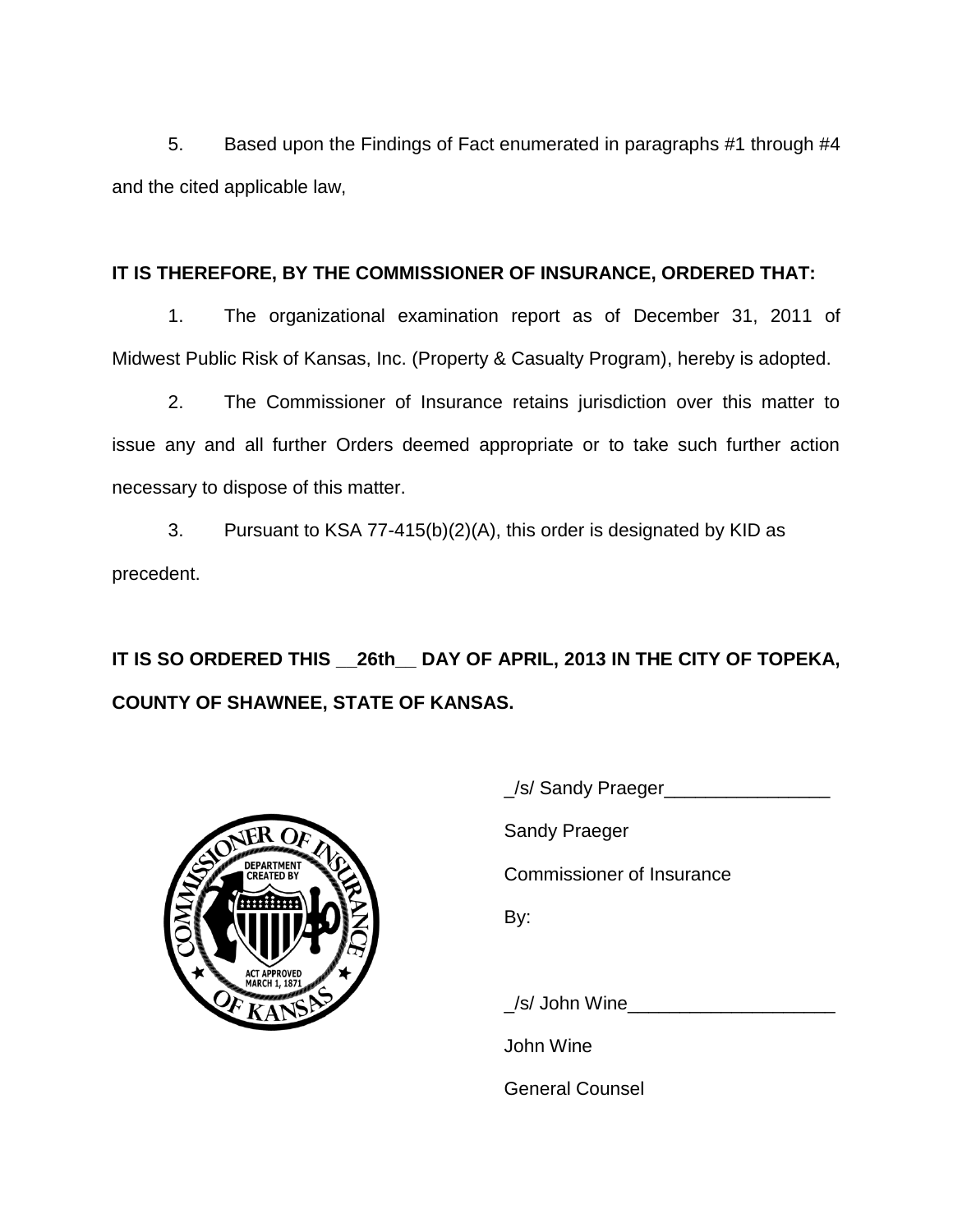# **NOTICE OF RIGHTS TO HEARING AND REVIEW**

**Within fifteen (15) days of the date of service of this Order,** the Midwest Public Risk of Kansas, Inc. (Property & Casualty Program) may submit a written request for a hearing pursuant to K.S.A. 77-537 and K.S.A. 77-542. Any request for a hearing should be addressed to the following:

John Wine, General Counsel Kansas Insurance Department  $420$  S.W.  $9^{th}$  Street Topeka, Kansas 66612

If a hearing is requested, the Kansas Insurance Department will serve notice of the time and place of the hearing and information on procedures, right of representation, and other rights of parties relating to the conduct of the hearing.

**If a hearing is not requested in the time and manner stated above, this Order shall become effective as a Final Order, without further notice, upon the expiration of time for requesting a hearing.** In the event the Company files a Petition for Judicial Review, pursuant to K.S.A. 77-613(e), the agency officer to be served on

behalf of the Kansas Insurance Department is

John Wine, General Counsel Kansas Insurance Department 420 S.W.  $9<sup>th</sup>$  Street Topeka, Kansas 66612